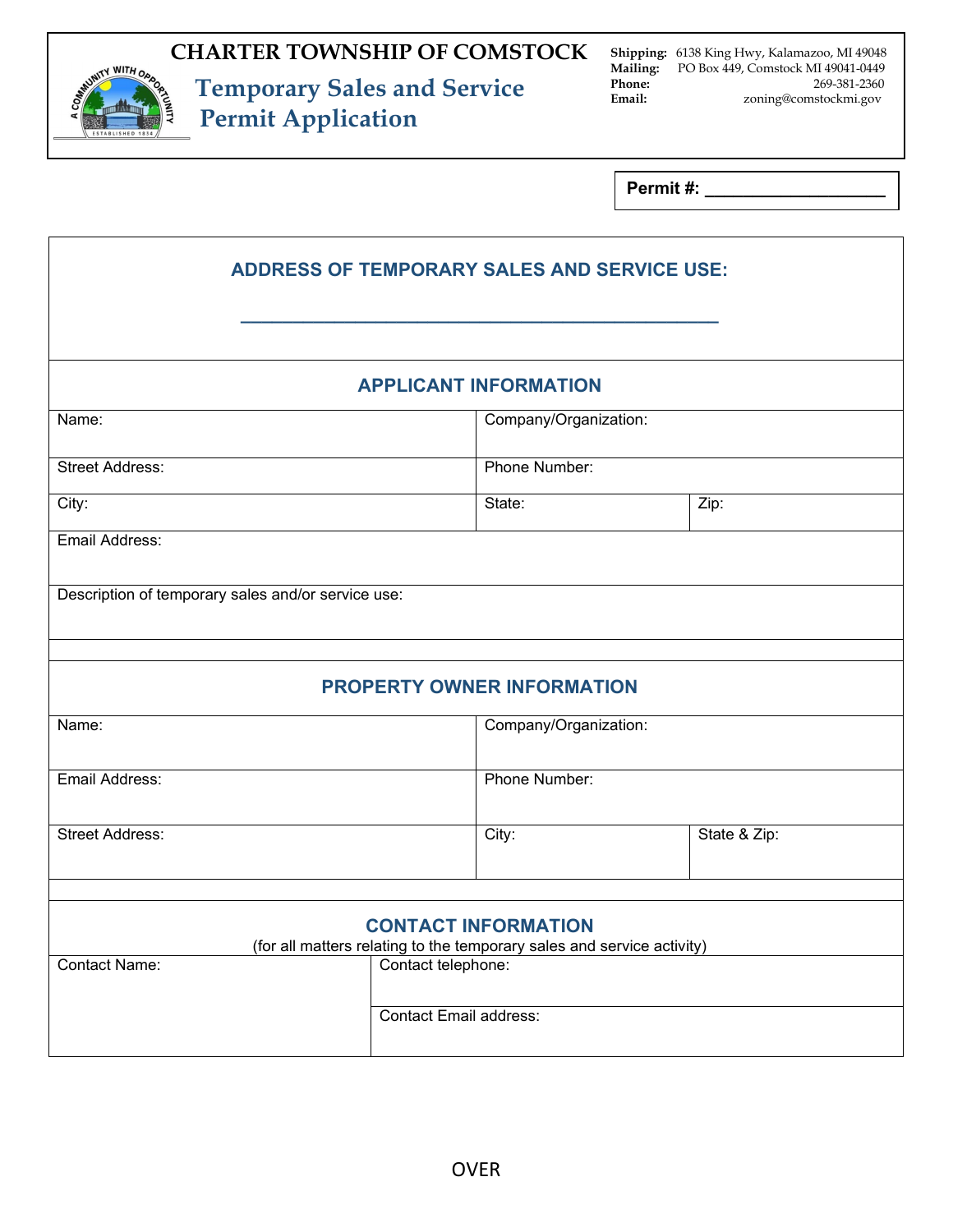| <b>REQUIRED INFORMATION</b>                                                                                                                                                                                                                                                                                                                                                                                                                                                                                                                                                                                         |                                                                                                                                         |  |  |  |
|---------------------------------------------------------------------------------------------------------------------------------------------------------------------------------------------------------------------------------------------------------------------------------------------------------------------------------------------------------------------------------------------------------------------------------------------------------------------------------------------------------------------------------------------------------------------------------------------------------------------|-----------------------------------------------------------------------------------------------------------------------------------------|--|--|--|
| Drawing that shows the site and placement of structures associated with the temporary sales and service<br>▫<br>activity. Required parking for the principal use on the property cannot be utilized.<br>Dimensions of area to be occupied by the activity (cannot exceed 7,500 square feet)<br>□<br>Plans for rubbish management indicated on the drawing.<br>$\Box$<br>Days and hours of operation of activity.<br>□<br>Affidavit and Acknowledgement of Property Owner (the Township offers notary services)<br>❏                                                                                                 |                                                                                                                                         |  |  |  |
| Has Applicant previously received a permit for a temporary sales and service in the Township?<br>No<br>$\Box$                                                                                                                                                                                                                                                                                                                                                                                                                                                                                                       |                                                                                                                                         |  |  |  |
| written notification to the Zoning Administrator. Otherwise, the permit may be renewed a single time for no more than 30<br>additional consecutive days in the same calendar year on the same property and must be filed with the Township not later<br>than five (5) days before the permit expires. If the permit expires and is not renewed, the temporary sales and service<br>activity must cease within three (3) days after expiration of the permit. A Building Permit may be required for<br>structures/tents exceed 200 square feet in area. Applicant is responsible for securing all necessary permits. |                                                                                                                                         |  |  |  |
| Date: __________________________                                                                                                                                                                                                                                                                                                                                                                                                                                                                                                                                                                                    |                                                                                                                                         |  |  |  |
|                                                                                                                                                                                                                                                                                                                                                                                                                                                                                                                                                                                                                     | Date: _________________________                                                                                                         |  |  |  |
| <b>Township Use Only:</b>                                                                                                                                                                                                                                                                                                                                                                                                                                                                                                                                                                                           |                                                                                                                                         |  |  |  |
| Permit Issued:<br>□ No: reason for denial: _______________________                                                                                                                                                                                                                                                                                                                                                                                                                                                                                                                                                  | Is this a Renewal?<br>$\Box$ Yes<br>$\square$ No                                                                                        |  |  |  |
| Permit Number: _<br>the control of the control of the control of the control of the control of the control of<br>Expiration:                                                                                                                                                                                                                                                                                                                                                                                                                                                                                        | Other permits issued for this site this year for<br>other applicants?<br>$\Box$ Yes:<br>days of 60 maximum<br>utilized.<br>$\square$ No |  |  |  |
| Date field inspection to verify site compliance: _______________________________                                                                                                                                                                                                                                                                                                                                                                                                                                                                                                                                    |                                                                                                                                         |  |  |  |
| *Temporary Sales and Service Permit Application will not be reviewed without<br>payment of required fee(s). Note that a separate building permit may be necessary<br>in addition to this permit.<br>Fee:<br>\$50 Each New Application<br>\$25 Renewal at an existing/former location same calendar year                                                                                                                                                                                                                                                                                                             | Cash/Receipt # (If any): _____________________<br>Check No.: _____________                                                              |  |  |  |
| <b>If Revoked or Cancelled:</b>                                                                                                                                                                                                                                                                                                                                                                                                                                                                                                                                                                                     |                                                                                                                                         |  |  |  |
| Revocation date, if applicable:                                                                                                                                                                                                                                                                                                                                                                                                                                                                                                                                                                                     | Cancellation date, if requested by Permitee:                                                                                            |  |  |  |